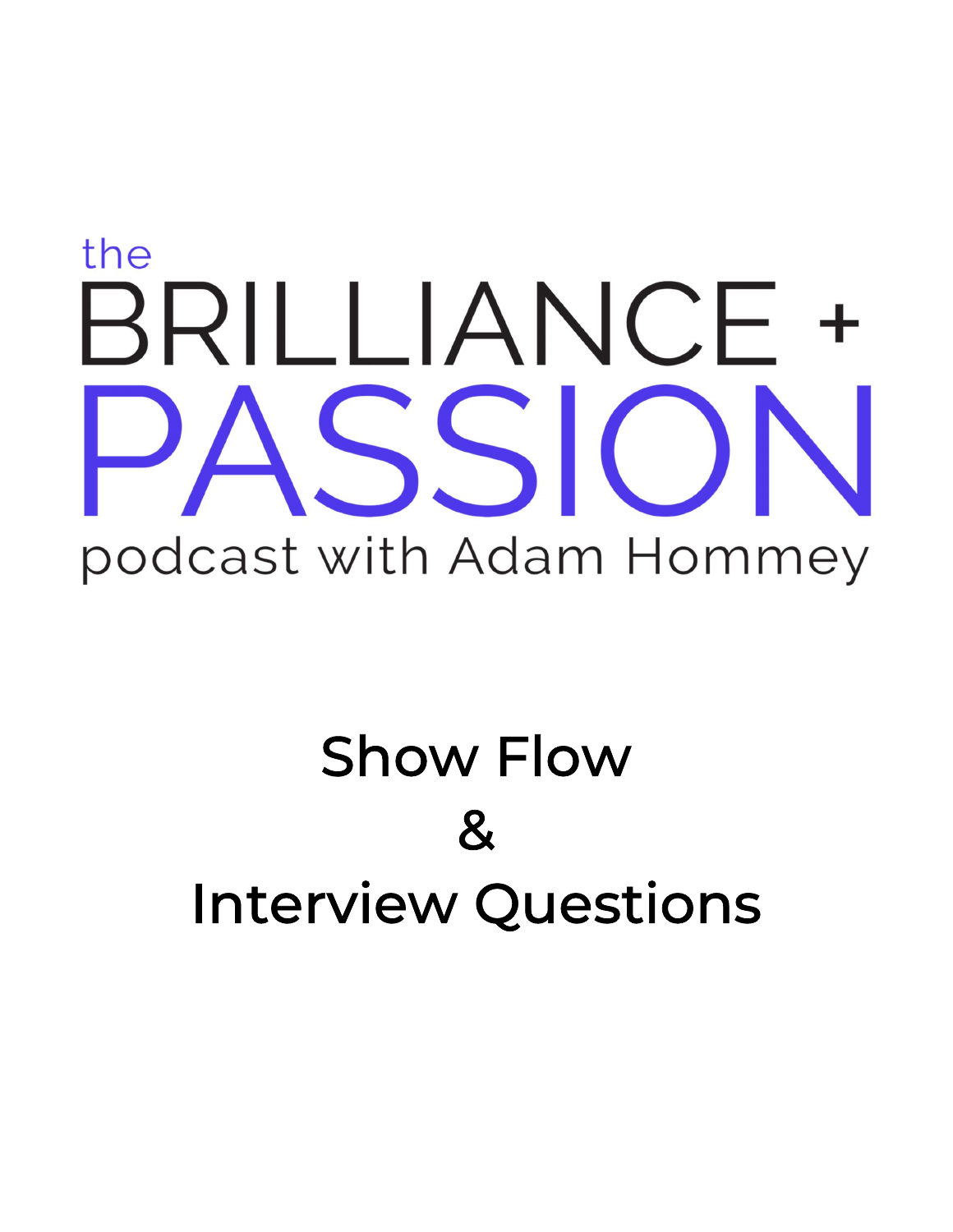### Everything Podcasting™

Join Our Community and Gain **Precious Insights That Get You** More Reach, Clients, and Referrals **Through Podcasting** 

Everything Podcasting<sup>™</sup> is a FREE online community that consists of podcast hosts and podcast guests using this platform as a branding, client-attraction, and networking tool.

This group is hosted by Adam Hommey, Creator of The R.E.A.C.H. System<sup>™</sup>, which helps business creators launch their podcasts; and In-Demand Expert™, which offers an array of solutions for both hosts and guests.

This group is specifically for entrepreneurs who are using podcasting as their "shortcut" and their "secret weapon" to bypass the roadblocks to becoming a Celebrity Brand.

If you're ready to leverage podcasting in ways others don't know, don't teach, or won't share, we are ready to have you join us now.

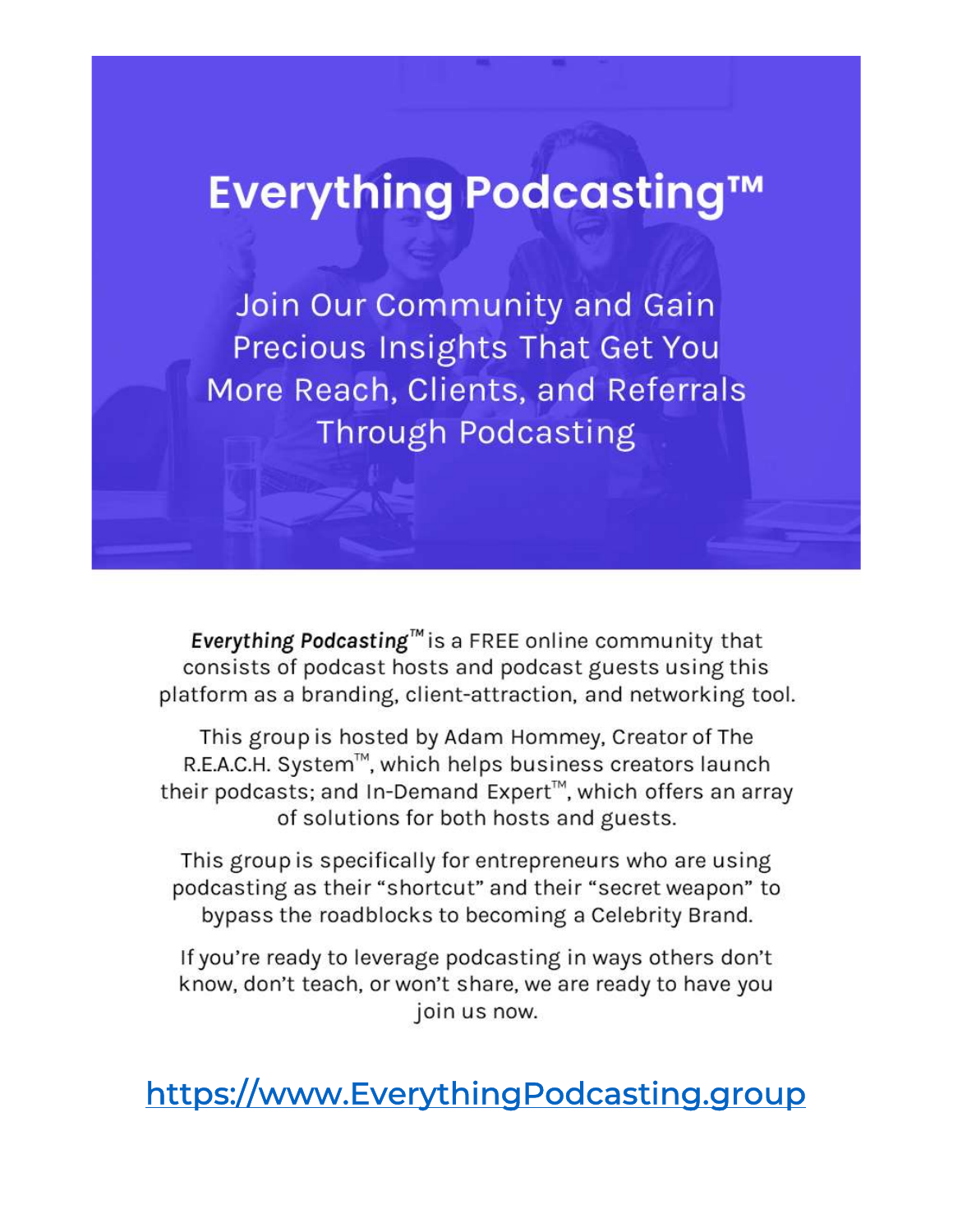#### Show Flow for Our Interview

#### **BRILLIANCE + PASSION** podcast with Adam Hommey

#### Greetings! Adam here…

I'm honored by your wise decision to join us on The BRILLIANCE+PASSION Podcast and share how you make your community, market, and audience better by being part of it!

This will be a 15-minute interview, with no post-production editing – so we ask you please be fully prepared with your brilliance and your passion.

The questions we will ask were provided to you when you scheduled the interview (check the e-mails you received from our scheduler), and are also on the next page.

Please review them in advance and begin to formulate your answers, as this will move very quickly.

In these types of interviews, I coach my podcasting clients to think of them as live interviews, even though they are pre-recorded.

#### Here's how to get connected for our conversation:

- 1. Click the Streamyard link you have been provided and follow the simple prompts
- 2. I will be alerted that you've done so and will bring you in
- 3. At that point, we'll do a quick check-in to make sure the audio and video are working correctly
- 4. Once that is established, I will let you know we are about to begin the official recording, and request 10 seconds of silence so our production staff can quickly find the official beginning and end.

#### The show flow is as follows:

- 1. I will introduce you using the Short Bio you submitted
- 2. Then, I will ask you the 10 questions, in order
- 3. After we finish the questions, I will read off the pitch for the free gift or "next step" you submitted when you scheduled the interview
- 4. Then we will conclude the official interview
- 5. At that point, there will be 10 more seconds of silence as I end the recording and then we will have a few moments to answer any other questions you may have

That's it!

If you need assistance, e-mail **booking@CreateYourBusiness.today**.

The interview questions are on the next page.

#### THANK YOU AGAIN, and I'm looking forward to our conversation! - ARH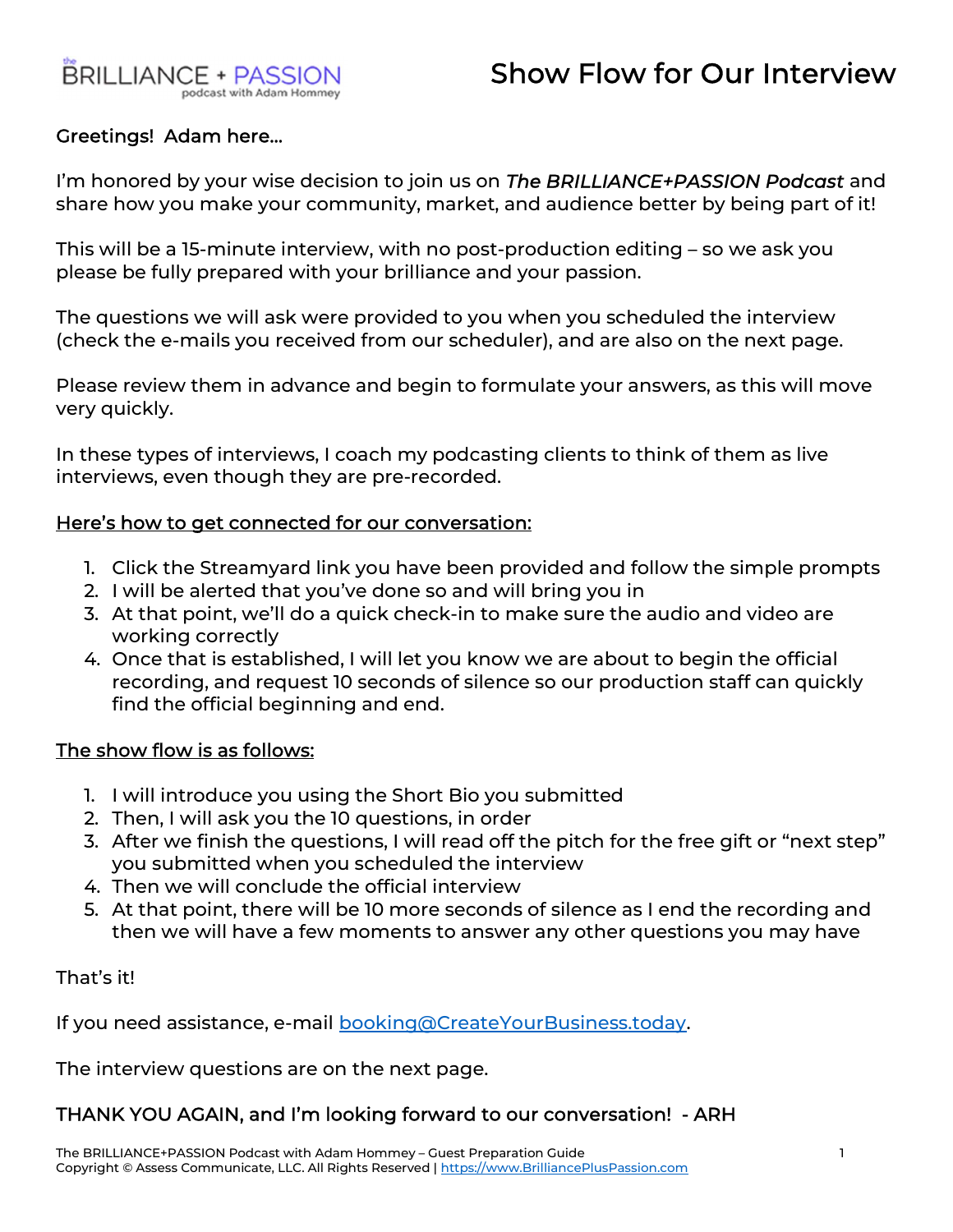

#### Questions for Our Interview

#### Here are the questions I will ask, in order:

1) How does the work you do make the world a better place for your clients, customers, and the world at large?

2) So, what do you do? (As in, what products or services do you provide?)

3) In your experience, what are the 3 most common questions people in general have when asking you about what you do - like, the frequently asked questions?

4) Now, tell me 3 questions you WISH prospective clients and customers would ask when considering working with you.

5) Let's shift gears for a minute and let me ask a few things that help our listeners get to know you better. First, what would people who know you be surprised to learn about you? (examples include: a fun fact, story, something you've done, something you've experienced)

6) What do you hope people say about you, when you're not around to hear it?

7) If you could go back in time and change one thing you've done, what would it be, and why?

8) What famous person (alive or dead) would you like to meet, and what question(s) would you ask them?

9) What motivates and inspires you to keep going when you're having a tough time or facing a challenge?

10) Finally, what is one action you want our listeners to take as soon as they finish listening to us today? (IMPORTANT: this is NOT to pitch your gift - I will do the pitch for you at the end, using the URL and the description you entered on the booking form)